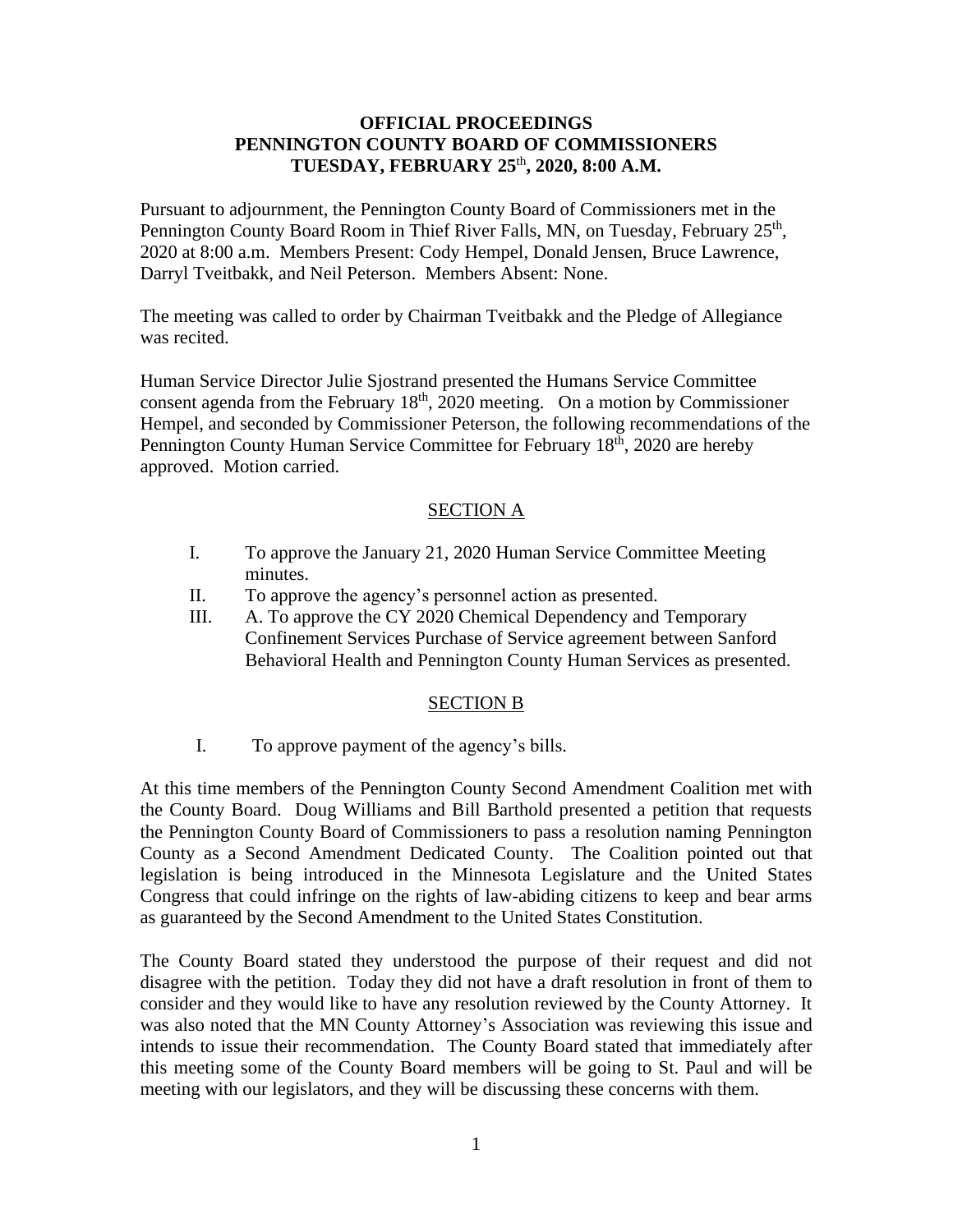Todd Jesme said the County Commissioner will see demonstrations promoting changes to the Second Amendment at the Capitol.

The County Board will bring a draft resolution to a future County Board Meeting, so no action was taken at this meeting.

County Engineer Mike Flaagan presented a State of Minnesota, Department of Transportation and Pennington County Detour Agreement for a Trunk Highway No.1 detour. The detour would be on C.S.A.H. #18 north for 3.48 miles for a duration of sixty-two days. The estimated reimbursement to the county is \$1,215.32. The following resolution was introduced by Commissioner Jensen, seconded by Commissioner Peterson, and upon vote was unanimously carried.

# PENNINGTON COUNTY RESOLUTION

IT IS RESOLVED that Pennington County enter into MnDOT Agreement No. 1036079 with the State of Minnesota, Department of Transportation for the following purposes:

To provide for payment by the State to the County for the use of County State Aid Highway No. 18 as a detour route during the construction to be performed upon, along, and adjacent to Trunk Highway No. 1 from Pennington County State Aid Highway No.18 to Minnesota State Highway No. 219 under State Project No. 5702-47 (T.H. 1= 170).

IT IS FURTHER RESOLVED that County Board Commissioner Darryl Tveitbakk and County Engineer Mike Flaagan are authorized to execute the Agreement and any amendments to the Agreement.

# **CERTIFICATION**

I certify the above Resolution is an accurate copy of the Resolution adopted by the Board of Commissioners of Pennington County at an authorized meeting held on the  $25<sup>th</sup>$  Day of February, 2020, as shown by the minutes of the meeting in my possession.

County Engineer Mike Flaagan made a request to advertise for crack sealing and shouldering bids. Moved by Commissioner Jensen, seconded by Commissioner Peterson, to authorize the County Engineer and County Auditor-Treasurer to advertise for bids for crack sealing and shouldering bids to be opening 9:00 a.m., April 14<sup>th</sup>, 2020. Motion carried.

The County Engineer discussed purchasing a 2013 Freightliner Semi-tractor for \$38,500.00 for the County Highway Department. Moved by Commissioner Peterson, seconded by Commissioner Jensen, to purchase the 2013 Freightliner semi-tractor for \$38,500.00 for the County Highway Department. Motion carried.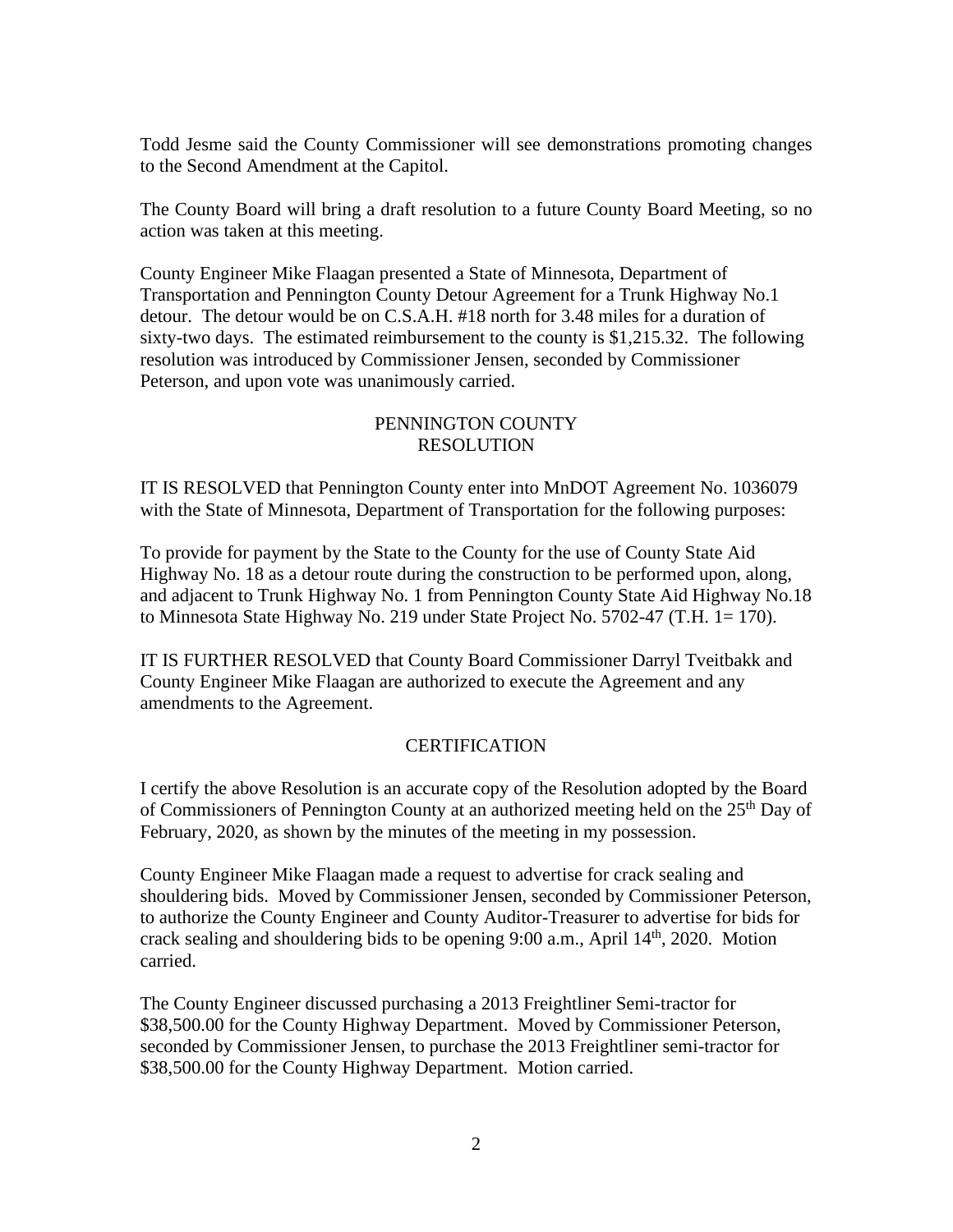It was noted that the seller decided not to sell the 1986 belly dump trailer that was approved at the February  $11<sup>th</sup>$ , 2020 County Board Meeting.

The County Engineer reported on the bridge project. They are now working on the second piling.

County Sheriff Ray Kuznia presented the resignation of Tiffany Tureson as full-time Dispatcher/Jailer effective February 23<sup>rd</sup>, 2020. Moved by Commissioner Jensen, seconded by Commissioner Hempel, to accept the resignation of Tiffany Tureson. Motion carried.

Eric Beitel, Emergency Management Director, informed the County Board there would be a pre-flood preparedness meeting on Thursday, March 5<sup>th</sup>, 2020 at 1:00 p.m. at the Thief River Falls Fire Hall.

Commissioner Jensen moved, seconded by Commissioner Hempel, to approve overtime pay for County Auditor-Treasurer office personnel for election purposes in 2020. Motion carried.

Moved by Commissioner Hempel, seconded by Commissioner Peterson, to approve the minutes of February 11<sup>th</sup>, 2020 as written. Motion carried.

Motioned by Commissioner Peterson, seconded by Commissioner Lawrence, to approve payment of the Human Services warrants totaling \$ 95,474.09, and the following Commissioner warrants. Motion carried.

#### WARRANTS

| <b>County Revenue</b>                                                       | \$23,286.70                      |
|-----------------------------------------------------------------------------|----------------------------------|
| Road & Bridge                                                               | \$1,439.71                       |
| <b>Solid Waste Facility</b>                                                 | $\frac{\text{S}}{\text{240.00}}$ |
| er diems and meal reimbursements in the amount of $$44.65$ were also appro- |                                  |

Per diems and meal reimbursements in the amount of \$44.65 were also approved.

It was reported that the County Attorney and Personnel Committee interviewed two candidates for the position of Assistant County Attorney. The County Attorney recommends we hire Max LaCoursiere for the position of Assistant County Attorney to start March 3rd, 2020. Moved by Commissioner Jensen, seconded by Commissioner Hempel, to approve hiring Max LaCoursiere for the position of Assistant County Attorney. Motion carried.

County Attorney Seamus Duffy then informed the County Board that Gretchen Weinrich will be leaving her position as Crime Victim Advocate and would like someone hired to job shadow for her the month of May. The position is paid for by grant funds and there will be funds available for this position.

Moved by Commissioner Hempel, seconded by Commissioner Jensen, to authorize advertising for applicants for the Crime Victim Advocate position. Motion carried.